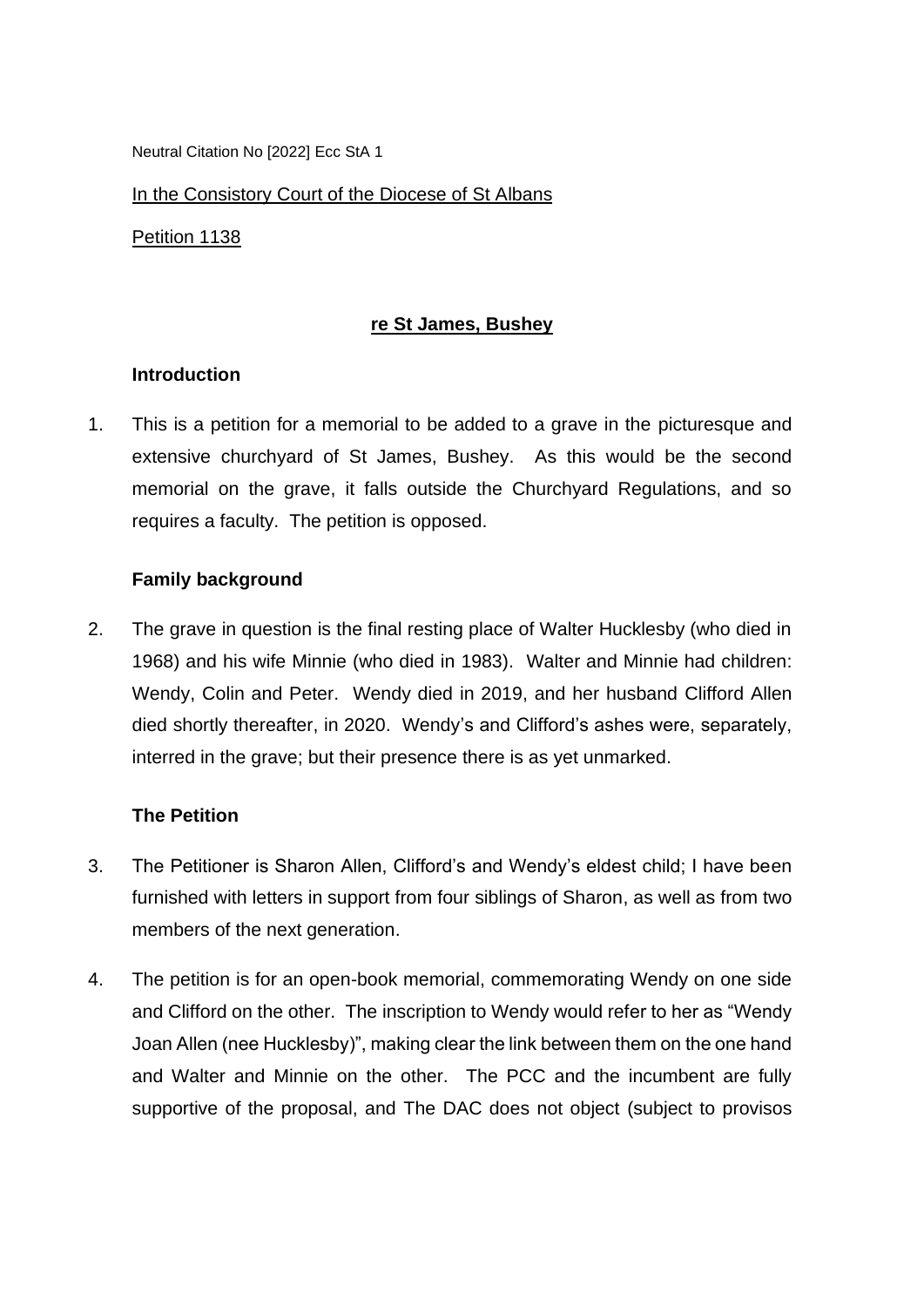concerning material, lettering and location), all of them appreciating the compromise of the present dispute which it represents. It seems to me that there is nothing inherent in the proposed memorial or inscription which would make it unsuitable, so long as the provisos advised by the DAC were complied with.

# **Opposition**

- 5. I owe it to the parties to set out with care the grounds of opposition and my assessment of them.
- 6. The Party Opponent is Colin Hucklesby; and I have received a letter of opposition from Peter Hucklesby.
- 7. Colin's initial letter of opposition sought to "preserve the integrity of [his parents'] resting place"; by ensuring that Clifford's name (with surname) did not appear there, it would do justice to his father's pride in his surname. It would also reflect Walter's view that the cost of the grave represented an investment to secure a memorable point of contact for the benefit of future family (by which was meant, Hucklesbys). He proposed a compromise, by which a tablet inscription would refer to Wendy "resting in peace with her husband Cliff", without mention of the Allen surname.
- 8. On his Form 5, by which Colin became a Party Opponent, the basis of his opposition had broadened and hardened. He then opposed any additional memorial on the grave at all. He further said that Sharon had not had his agreement to inter Wendy's or Clifford's ashes at the grave.
- 9. Peter's letter of opposition echoes Colin's objections, in saying that "out of respect to [his] parents' wishes", no-one other than the Hucklesby family should be memorialised at the grave.
- 10. As well as Sharon's Form 6, responding to Colin's Form 5 (which helpfully included a transcript of a relevant and extended text conversation between them), I have received further submissions. In particular, Colin wrote a letter to the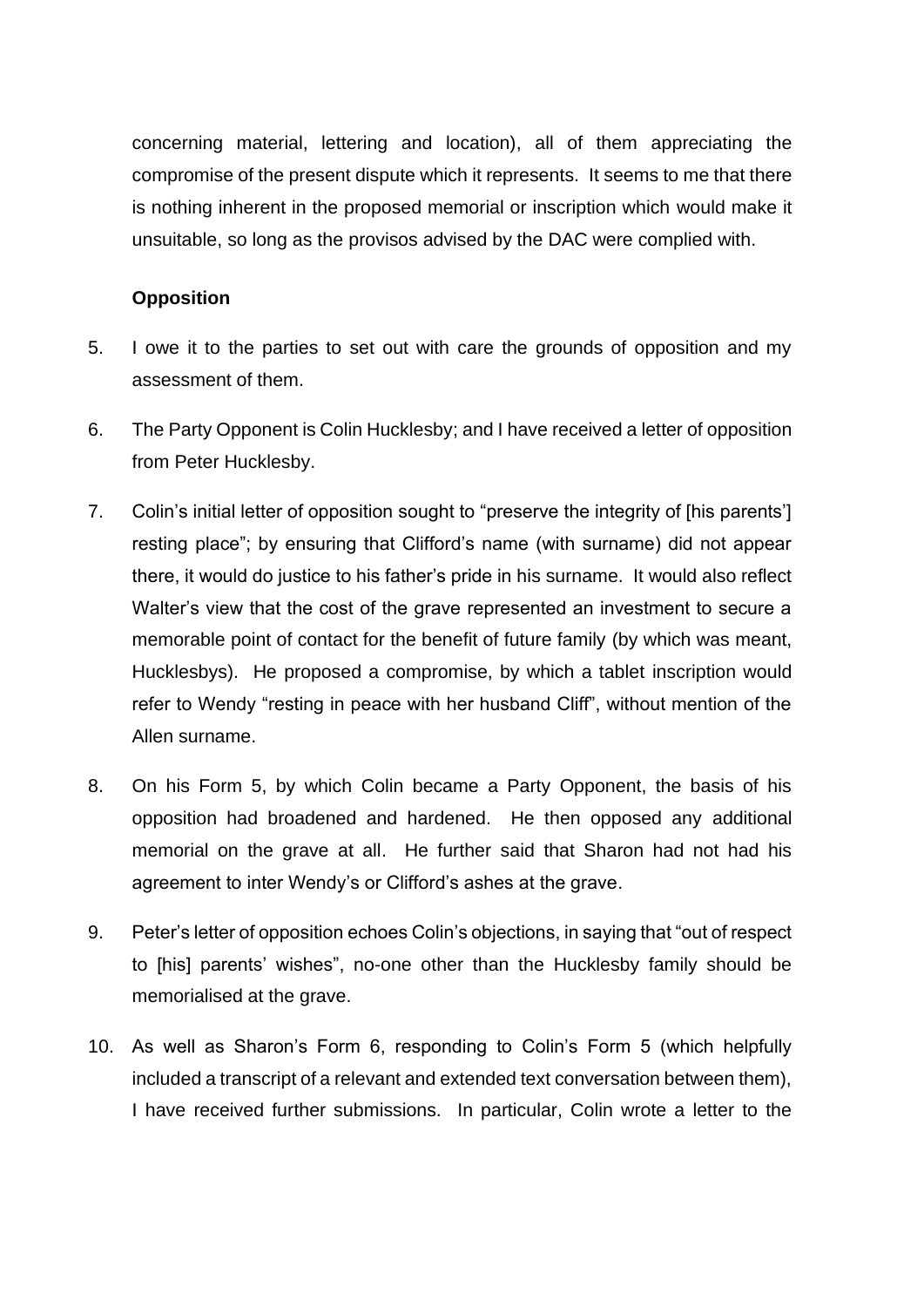Registry on 18 September 2021, which he wished me to take into account. He was made aware that this would only be possible if a copy was sent to Sharon, to which he reluctantly agreed, albeit acknowledging the risk of further division in the family if that happened.

- 11. In that letter, Colin stated that:
	- (a) Sharon did not properly communicate her intentions, and failed to make it clear that Clifford had passed away, leading Colin to think that she was only considering the disposition of Wendy's remains; and
	- (b) The incumbent was shocked to discover that Wendy's and Clifford's remains had been interred in the grave, and that Sharon had pulled the wool over his eyes to get her own way;
	- 12. Further, he thought it right to ask me to consider the following, while acknowledging that in raising the matters he was muddying the waters:
		- (a) Sharon had been adopted; and as she was not directly related to Walter and Minnie, she "was not entitled to dictate proceedings"; and
		- (b) Wendy had divorced Clifford, but Clifford was so pig-headed that he did not leave the house, relegating Wendy to sleeping in the boxroom till the day she died.
	- 13. Sharon responded to that letter in her written submissions, which included correspondence between her and the incumbent. The substance of that response is set out below.

#### **Discussion**

14. In assessing factual disputes, generally the more contemporaneous a document, the more likely it is to reflect the true course of events.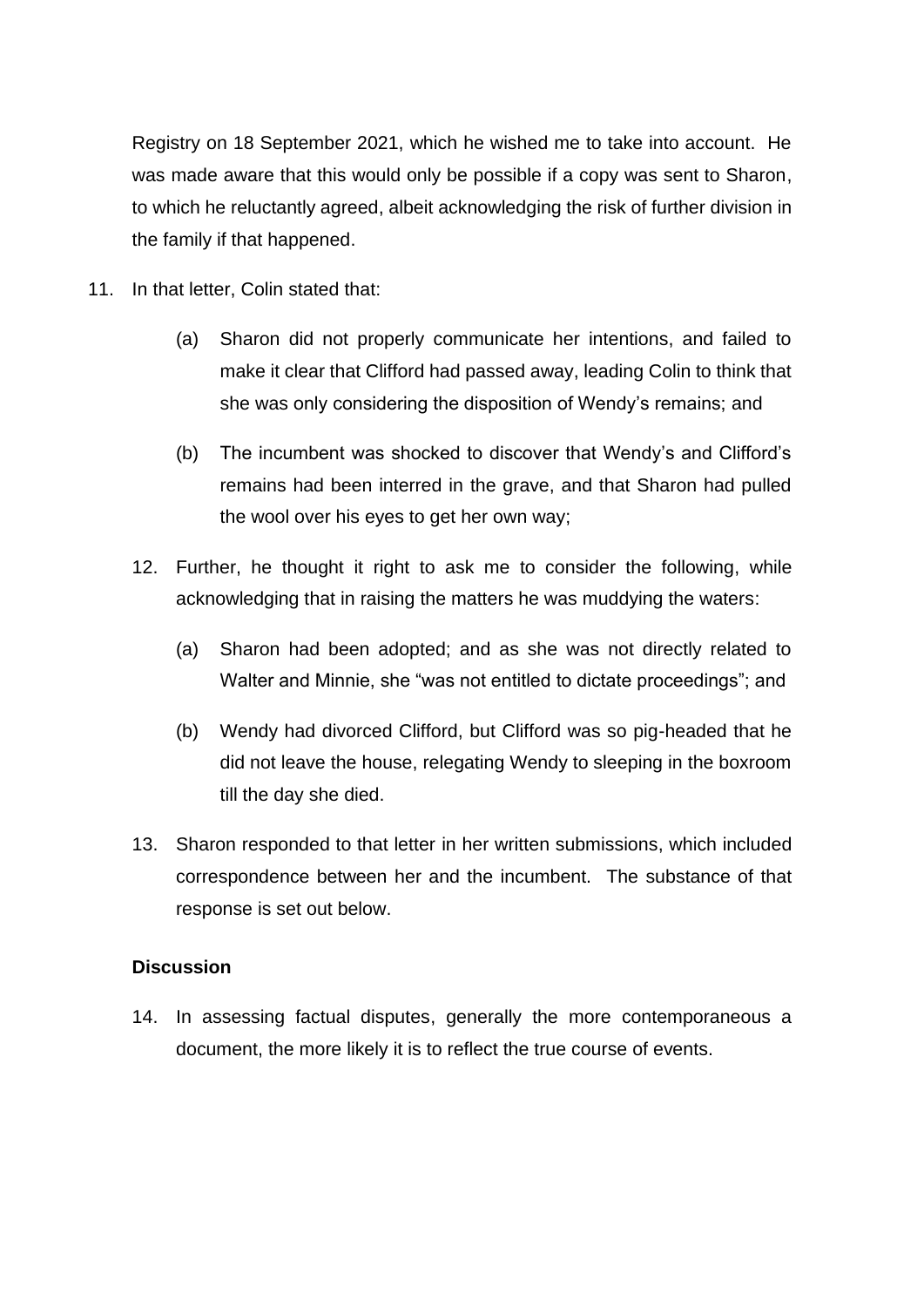- 15. I am satisfied, having seen the text conversation referred to, that Sharon had asked Colin in May 2020 whether he or Peter would object to Clifford's ashes being interred with Wendy's in the grave. His reply (after four days, so not an unconsidered reply) was "That sounds great, let me know when and I'll try to be there for the event." His later recollection, that he had not been informed of the interment of either of them, is unreliable. Clearly, he both knew of and, at the time, consented to the interment of Clifford's ashes in the grave. I have no evidence that Peter was informed of the interments, either by Sharon or by Colin; given Sharon's apparent reliance on Colin to consult with Peter, it is entirely possible that he was not.
- 16. Sharon later, in February 2021, asked Colin whether he was the "plot owner", as she needed that person's permission for a small memorial to Wendy (it is fair to note that Clifford was not mentioned in this conversation). Colin replied that he thought it would be him; and if so, he would be most willing to grant permission. He later asked that the inscription read "nee Hucklesby", out of respect for the name (suggesting that it would also include the name Allen). His later position, opposing any memorial at all or any mention of the Allen name, is at odds with this.
- 17. I have seen the incumbent's response to the suggestion that he had been shocked to discover of the interments of the remains of Wendy and Clifford in the grave. He reported that he was not shocked; indeed, he had presided at both interments.
- 18. Colin's references to his father's "buying a burial plot" betray a misunderstanding. When a person obtains a faculty for the reservation of a gravespace, for which there is a fee, they are not "buying a plot"; they do not acquire any rights of ownership over the land. They merely reserve the right for themselves, and any others named in the faculty, the right to be buried there. Future interments in the same grave remain at the sole discretion of the incumbent, while space permits; and no one person has a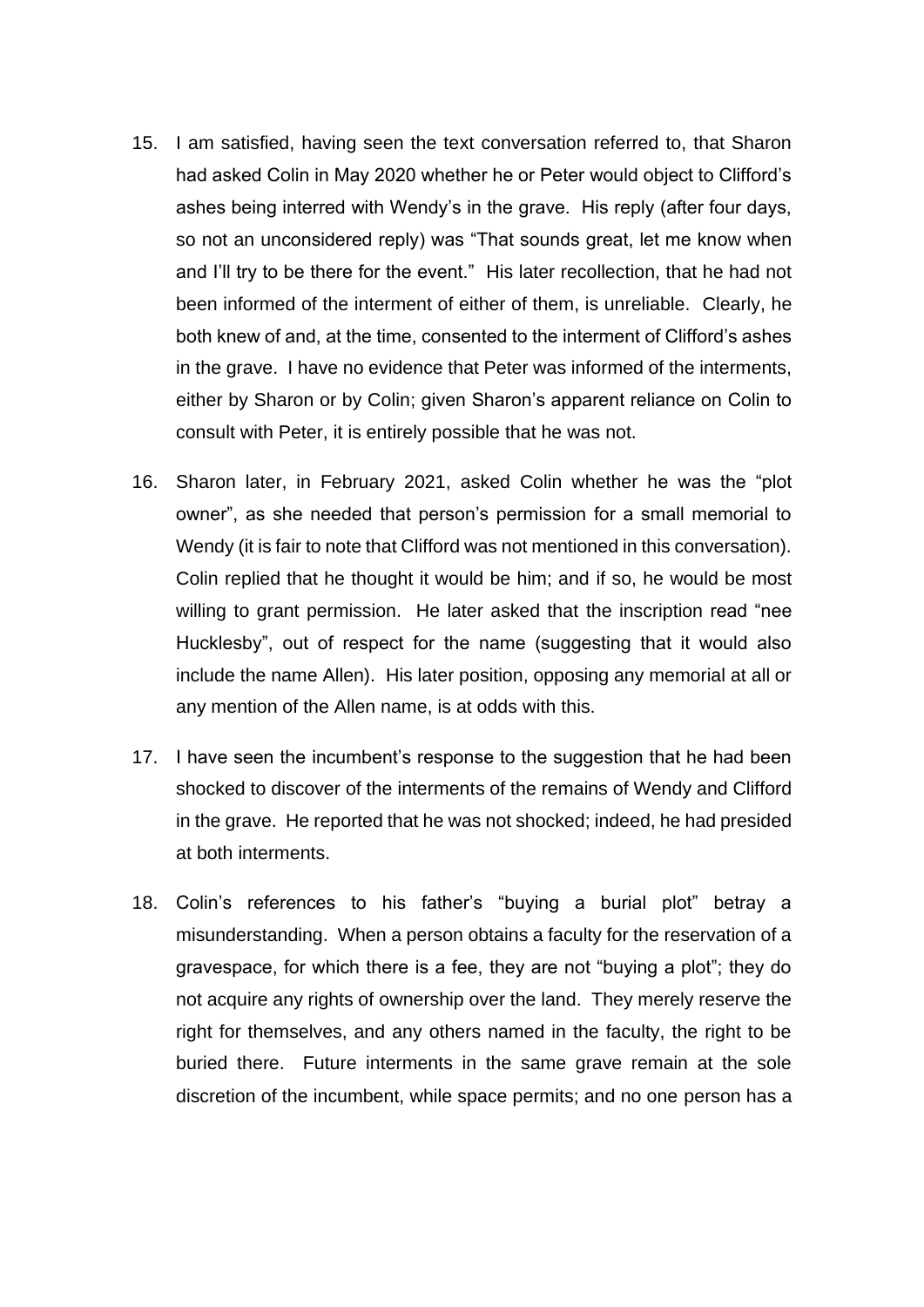veto over that discretion. I suspect that Walter understood that, as did Colin when he wrote the text message of 12 February 2021 in which he observed "When dad payed [sic] for the plot for them both to be together, he would have loved for all his family to join them as time goes by. A memorial for Wendy fits in with this thinking and is well within dad's forward thinking idea."

- 19. I fail to see the relevance of Sharon's adoption, at the age of two weeks. To suggest it is relevant is scurrilous and, as I think Colin recognises, hurtful. Further, I am satisfied the Colin's assertions about Wendy's and Clifford's divorce in 1980 are only half the truth; I am told that after some time apart, they remarried in 1987, living together happily thereafter. Indeed, I have seen photographs of them which appear to show them celebrating their Golden (or possibly  $45<sup>th</sup>$ ) Anniversary – that must be, of their first wedding – in 2019. I am told that the third person in one of those photographs is Colin. It seems to me that the parental wishes now expressed by Colin are more likely to be his own than theirs; and that this and the narrative he now tells are borne of the historical dislike of Clifford which emerges from Colin's correspondence with the Registry.
- 20. Considering all the evidence together, I am satisfied that both Colin's recollection of events and the wishes imputed to his father are unreliable. If this were simply a trial on the evidence, I would be satisfied that where their evidence differed, I should prefer Sharon's.

### **Conclusions**

- 21. This is, to some extent, beside the point. The real issue is that the remains of Wendy and Clifford have been properly and lawfully interred in consecrated ground; has the petitioner satisfied me that they should not remain unmarked?
- 22. In an inversion of the well-known phrase, for their resting place to be unmarked leaves the dead unhonoured; the living uncomforted; and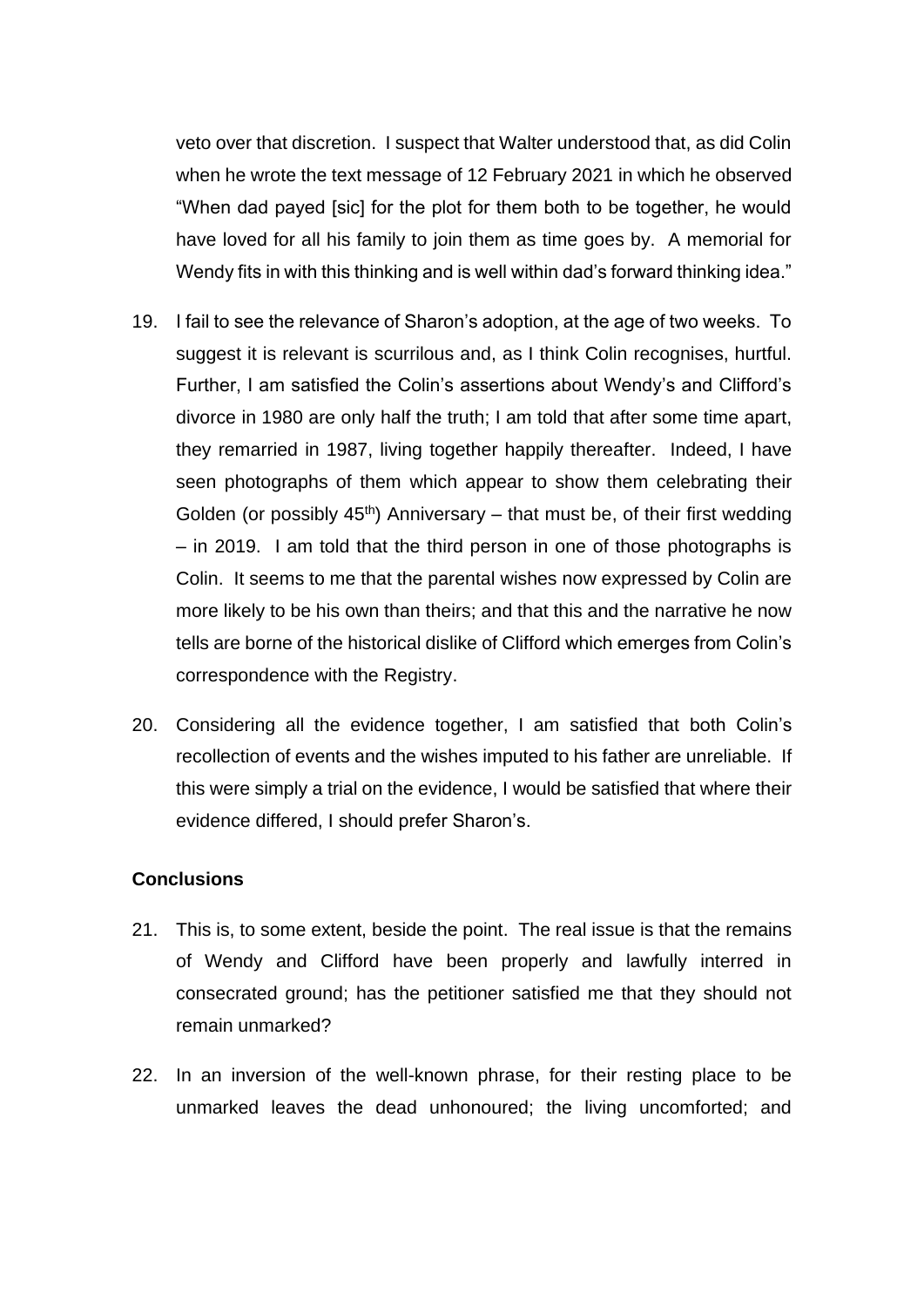posterity uninformed. Having said that, the burden is as always on the petitioner to satisfy the court that a faculty should be granted, and there is no automatic right to a headstone or other memorial.

- 23. In this case, I am provided with ample material which shows that there is a pressing pastoral need amongst Wendy's and Clifford's family, many of whom are still local and visit the grave regularly, for such a memorial. I note in this regard the support from the incumbent and the PCC. For me to accede to the views of the Party Opponent would be pastorally painful. Not only that; it would perpetuate a discrimination under which the daughter of Walter and Minnie, having changed her surname on marriage, would be treated differently and less favourably than their sons, having retained their surnames.
- 24. It seems to me that the compromise proposed by the Petitioner is one which both properly marks the last resting place of Wendy and Clifford, and honours the link between each of them and Walter and Minnie Hucklesby. I direct that a faculty pass the seal to permit the introduction of a memorial in the form and with the wording as proposed, subject to provisos that:
	- (a) the memorial is made of the same stone and in the same colour as the existing headstone;
	- (b) the new inscription lettering is in a style which matches the inscription on the original memorial; and
	- (c) there is a safe distance between the plaque within the area of the grave and the hard surface at the bottom of the grave.
- 25. In doing so, I should say that this should not be regarded as setting a precedent; it is merely facilitating a compromise in response to this very particular set of facts and circumstances.